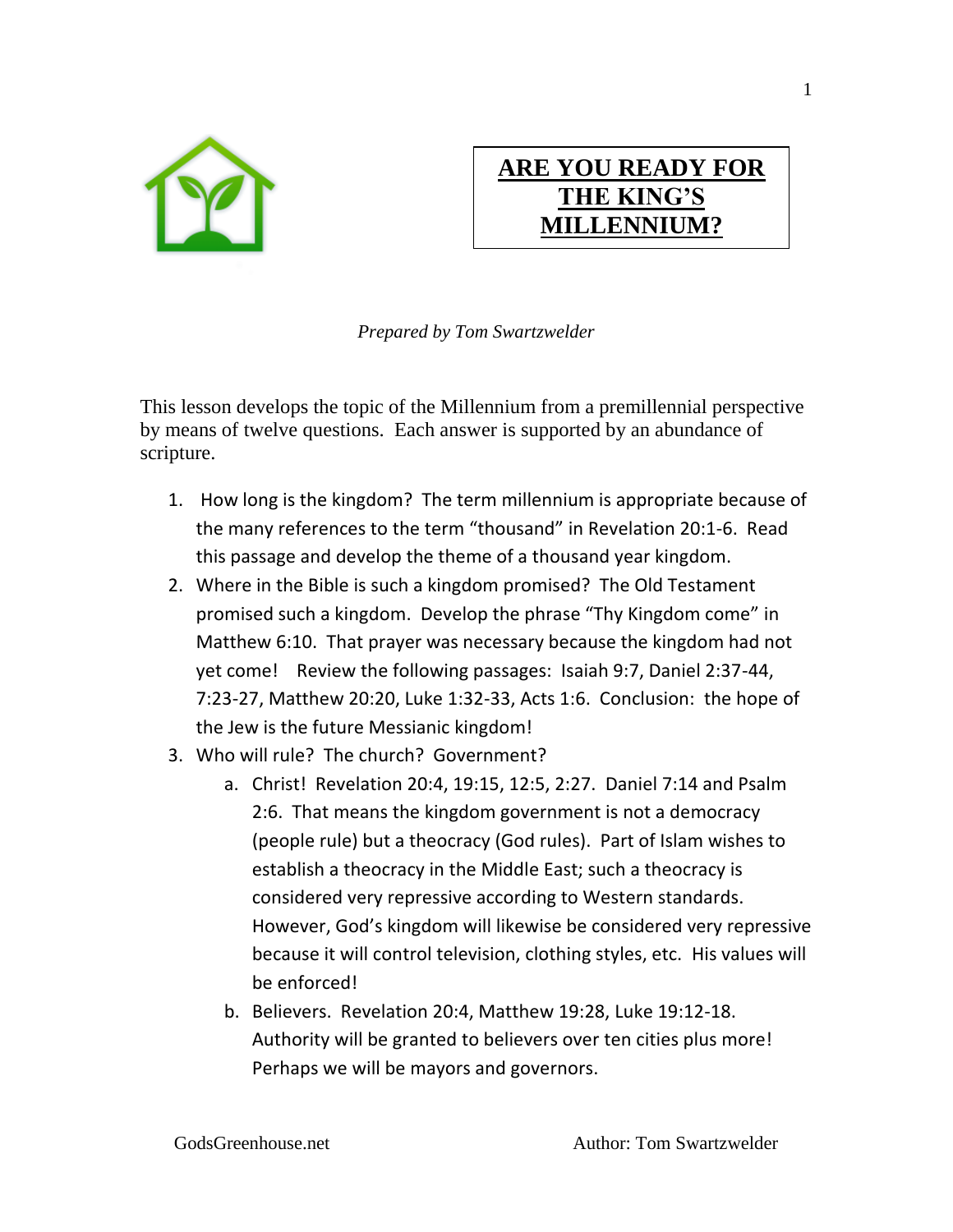- 4. What is the extent of this kingdom? Worldwide! Daniel 2:35, 7:14, 27. Jesus Christ will be King of Kings over the entire world. His Kingdom will have finally come to the earth in fulfillment of Matthew 6:10.
- 5. How will Jesus rule? In righteousness. Isaiah 11:3-5. He will not rule by sight. In attending a courtroom trial, I asked my supervisor, "Will that little bit of evidence be enough to find that person guilty?" He replied, "Anyone can tell he's guilty by just looking at him." Jesus will not base His judgment upon appearances or hearsay but upon truth! In our modern day world the rich take advantage of the poor but not then!
- 6. What happens to the devil? He is placed in a prison. Whatever sin exists during the Millennium will not be started by the devil. Revelation 20:1-6. I remember reading about the missionary Barfield over in the land of Nigeria. This missionary was working alongside a native. The two of them were trying to translate the 20th chapter of the book of the Revelation! By and by they came to the verse which tells us about the devil being put in prison for a thousand years. When the missionary reached this verse, the native sat there as if totally spellbound - as if he could not believe his ears! Suddenly the native jumped up, make a rush out the door, began running up and down the yard, shouting, "Glory, Hallelujah! Praise the Lord! Thank you, Jesus!" The missionary asked him why he was so happy. The native said, "Master, good news too much! No devil for a thousand years! Master, good news too much to keep inside!"
- 7. Who will be on earth during the Millennium?
	- $\checkmark$  Jesus. He will sit on the throne of His father David. Luke 1:32.
	- $\checkmark$  Resurrected saints of the Old and New Testament.
		- o Our resurrection occurs at the Rapture before the Tribulation. I Thessalonians 4:13-18, Revelation 4:1.
		- o The Old Testament saints may be resurrected at the Rapture or at the beginning of the Millennium as part of Revelation 20's resurrection.
			- Matthew 8:11 indicates Abraham will be present to enjoy the land God promised to him in Genesis 12.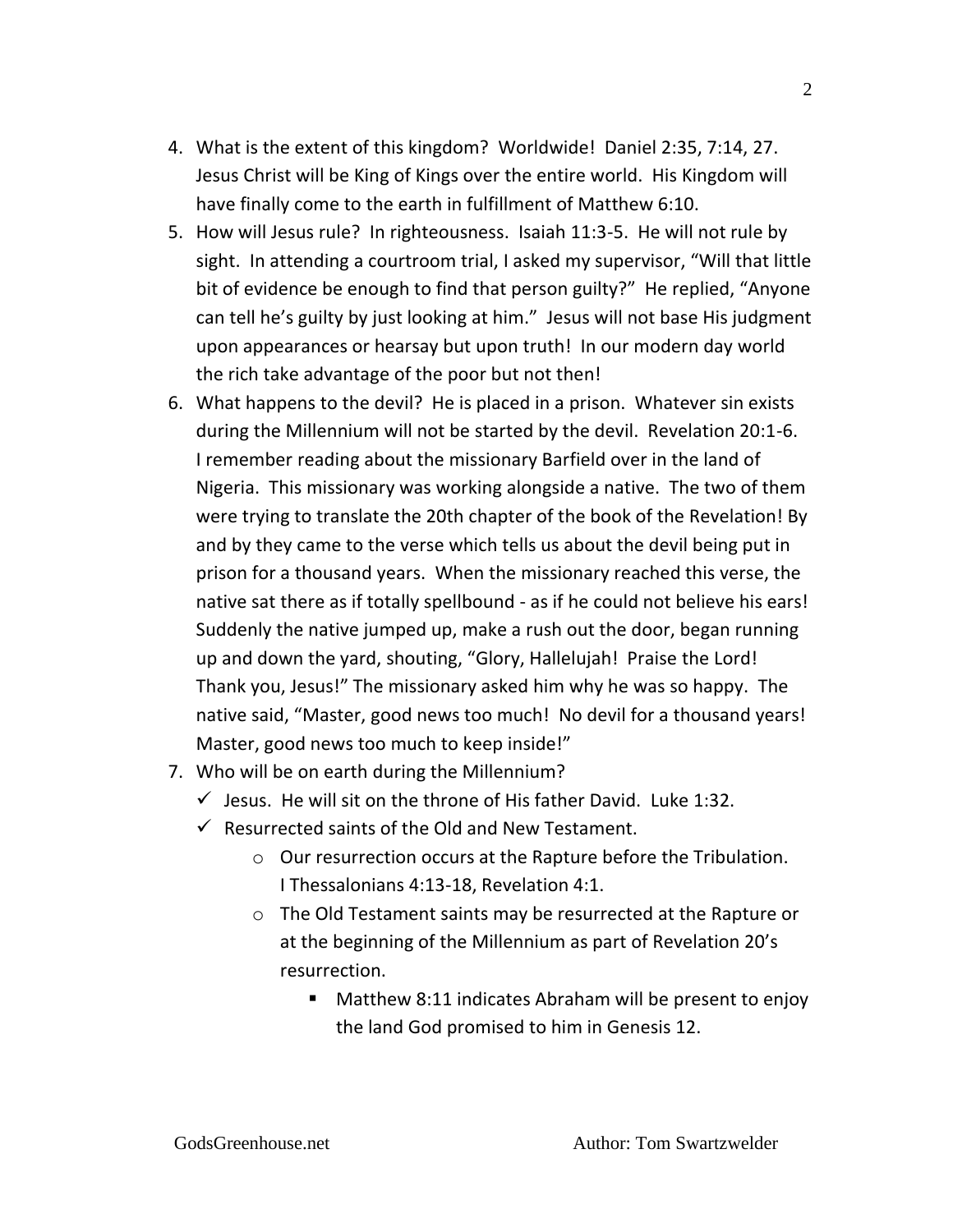- "Blessed are the poor in spirit for theirs is the kingdom of heaven."
- $\checkmark$  Resurrected saints of the tribulation. Revelation 20:4 and Daniel 12:2. The first resurrection began with the resurrection of Jesus (He is the firstfruits – see I Corinthians 15) and extends through the Millennium to include any Millennial saints that pass away (Isaiah 65:20).
- $\checkmark$  Saved saints who survive the tribulation Matthew 13:36-43 (same type of judgment as developed in Matthew 25).
- $\checkmark$  Unsaved who are born during the Millennium. We know there are many unsaved later in the Millennium because of the rebellion that occurs at the end of the Millennium.
- 8. What is the effect of the kingdom on the heart of sinful man? Zero. Romans 8:7-8.
	- a. Luke 19:14 will still be true in the hearts of the unsaved.
	- b. The Millennium represents God's version of utopia. Note: a rod of iron is necessary to restrain sin in God's utopia. Revelation 2:27.
	- c. Place a man in deepest Africa and he is just as much a sinner as if he was placed in the White House. The location and the environment do not change the heart of man, because man's carnal mind is enmity or at war with God. Man's obedience in the Millennium is not rendered from a pure heart, but it is the kind of obedience that is rendered under the laws of a penitentiary. The inmate of a penitentiary renders obedience not because of love for the rules nor love for the warden, but because disobedience may bring solitary confinement along with bread and water.
	- d. Zechariah 14:16-20 demonstrates rebellion in the Millennium.
	- e. Revelation 20:7-9 demonstrates rebellion at the close of the Millennium.
	- f. Conclusion: sinful man does not want to live in God's utopia. Man will turn his back upon the Golden Age!
- 9. What happens to Israel?
	- a. Israel experiences national salvation from sin. Romans 11:26-27. Jeremiah 31:33-34.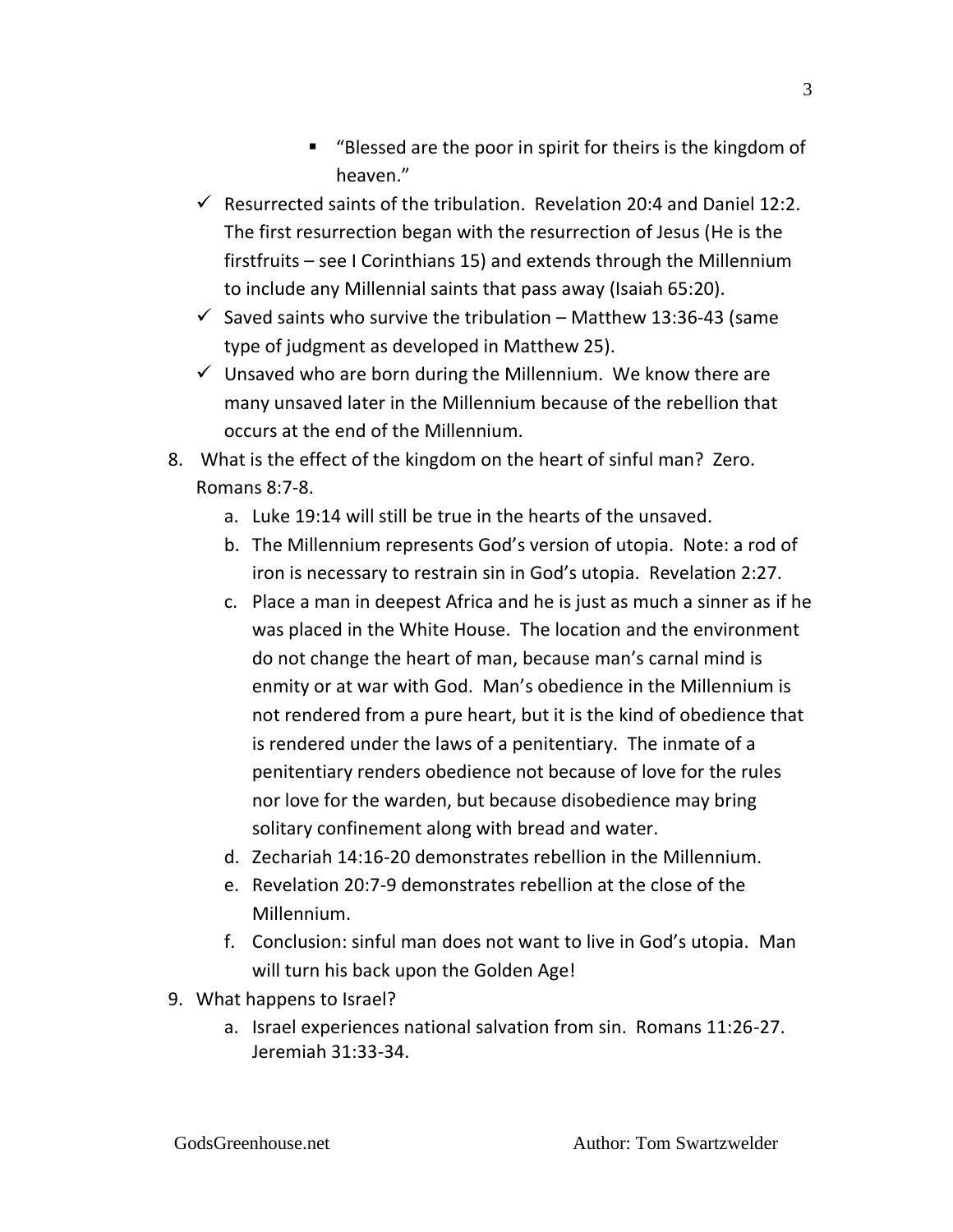- b. Israel is re-gathered to the Promised Land. Amos 9:14-15: "'I will bring back my exiled people Israel; they will rebuild the ruined cities and live in them. They will plant vineyards and drink their wine; they will make gardens and eat their fruit. I will plant Israel in their own land, never again to be uprooted from the land I have given them,' says the LORD your God." Matthew 24:30-31.
- c. They dwell in the land promised to Abraham! Genesis 13:14, 15:18.
- 10. What city will be the world capitol? Jesus will rule from Jerusalem. Isaiah 2:1-4. Jerusalem is mentioned in verse 3.
- 11. How does the Holy Spirit minister? The greatest ministry of the Holy Spirit occurs in the kingdom. Joel 2:28-29. Jeremiah 31:33. (Will the enactment of "engraved in the heart" replace the written Bible?) Ezekiel 37:11-14.
- 12.What conditions will exist?
	- a. Rebellion will be crushed. Psalm 2:9, 65:20, Zechariah 14:16-21.
	- b. Holiness will control world activities. Psalm 47:8-9.
	- c. Peace.
		- i. Woodring: "The key words of Christ's millennial reign are righteousness and peace, the former being the root of which the latter is the fruit."
		- ii. There will be no war for a thousand years. The defense budget will be cut to zero. That money will be put to much better use! Isaiah 9:4-7, Zechariah 9:9-10.
	- d. Children will be born. Ezekiel 47:22. The earth's population will soar because disease, poverty, and famine will be overcome!
	- e. Joy. Isaiah 65:18-19.
	- f. Longevity increased. Isaiah 65:20. Sinners will still exist! Is it possible someone may live for the entire thousand years?
	- g. Justice. Isaiah 65:21-23, 11:4-5.
	- h. The curse of Genesis chapter 3 will be lifted.
		- i. The curse will be removed from the animals. The animal creation will be changed as to lose its ferocity to kill and also the poison to kill.
			- 1. Isaiah 65:25. The wolf and lamb will feed together indicating the wolf becomes a vegetarian.